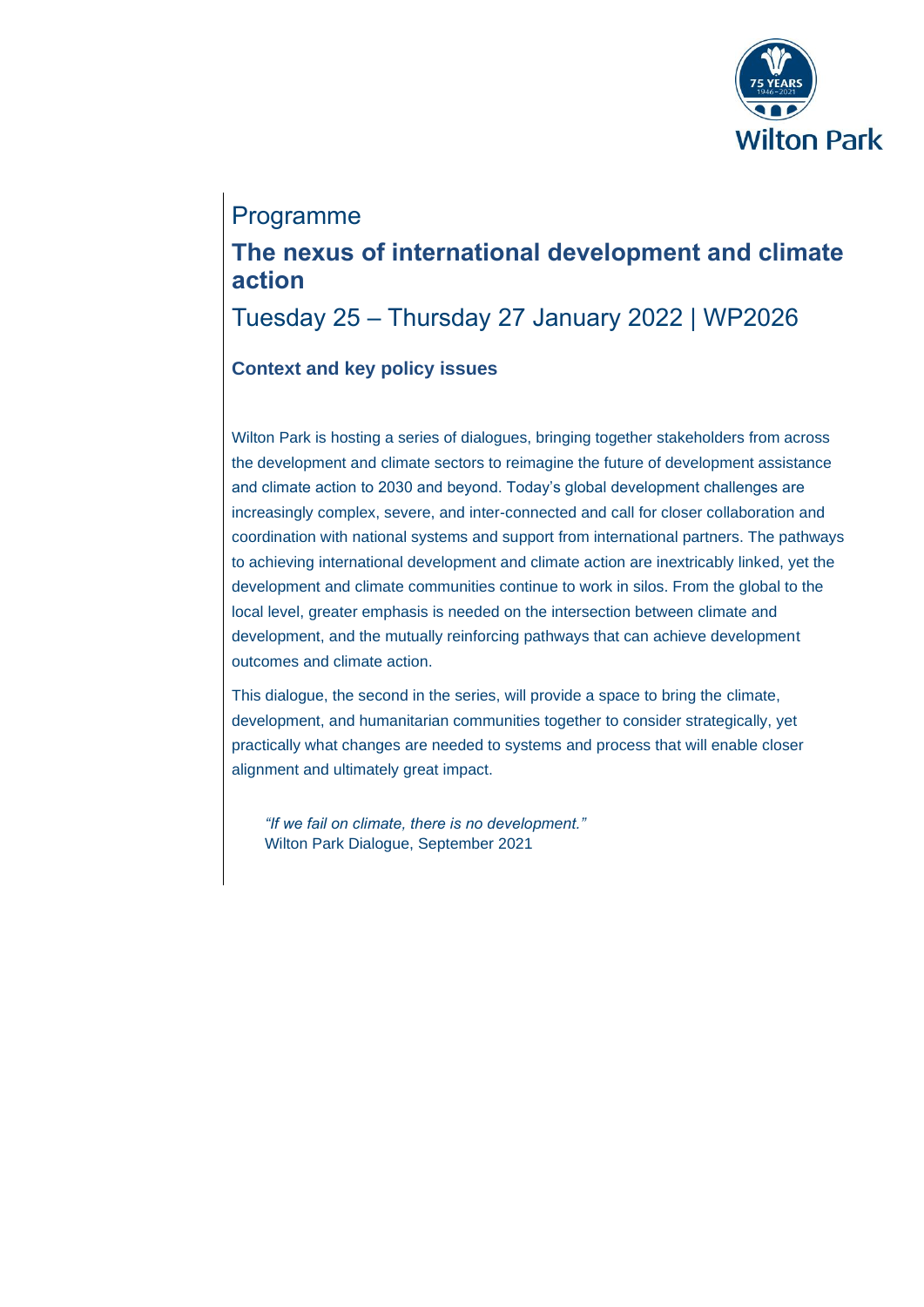| All times are<br><b>GMT</b> | Tuesday 25 January - afternoon sessions                                                                                                                                                                                                                                                                                                                                                                                                                               |
|-----------------------------|-----------------------------------------------------------------------------------------------------------------------------------------------------------------------------------------------------------------------------------------------------------------------------------------------------------------------------------------------------------------------------------------------------------------------------------------------------------------------|
|                             | *Speakers to be confirmed<br>^expected to participate but not yet confirmed in this role                                                                                                                                                                                                                                                                                                                                                                              |
| 1600-1700                   | Arrival and tea/coffee available for those joining in person at Wiston House                                                                                                                                                                                                                                                                                                                                                                                          |
| 1650                        | Zoom line opens                                                                                                                                                                                                                                                                                                                                                                                                                                                       |
| 1700-1715                   | 1. Welcome, introductions and scene setting                                                                                                                                                                                                                                                                                                                                                                                                                           |
|                             | <b>Robin Hart</b><br>Senior Programme Director, Wilton Park                                                                                                                                                                                                                                                                                                                                                                                                           |
|                             | <b>Jamie Drummond</b><br>Co-Founder, ONE; Founder, Sharing Strategies                                                                                                                                                                                                                                                                                                                                                                                                 |
| 1715-1820                   | International development and climate action: What is climate<br>2.<br>finance?                                                                                                                                                                                                                                                                                                                                                                                       |
|                             | This session will look at the nature of finance for climate and development, including the<br>following questions: What is the historic notion and purpose of climate finance? What<br>should be the notion of climate finance post COP26? How do climate and development<br>finance differ? Where does, and should climate finance flow from and to?                                                                                                                 |
|                             | <b>Clare Shakya</b><br>Director Climate Change research group, IIED                                                                                                                                                                                                                                                                                                                                                                                                   |
|                             | <b>Saliem Fakir</b><br>Executive Director, Africa Climate Foundation                                                                                                                                                                                                                                                                                                                                                                                                  |
| 1820-1900                   | 3. Development and climate - two sides of the same coin?                                                                                                                                                                                                                                                                                                                                                                                                              |
|                             | International development and climate action have been described as "two sides of the<br>same coin" with the pathways to achieving development and climate outcomes<br>inextricably linked. Yet, the global and national systems for development and climate are<br>distinct, including the way in which finance is mobilised, accessed, utilised and monitored.<br>What will development and climate finance look like in the future? What lessons from the<br>past? |
|                             | Myles Wickstead in conversation with:                                                                                                                                                                                                                                                                                                                                                                                                                                 |
|                             | <b>Mark Malloch Brown</b><br>President, Open Society Foundations                                                                                                                                                                                                                                                                                                                                                                                                      |
| <b>GMT</b>                  | <b>Wednesday 26 January - morning sessions</b>                                                                                                                                                                                                                                                                                                                                                                                                                        |
| 0900-0930                   | 4. Reflections on the climate and development nexus                                                                                                                                                                                                                                                                                                                                                                                                                   |
|                             | With developing countries simultaneously needing to meet their nationally determined<br>contributions (NDC), adapt to a climate changing world and achieve development<br>outcomes, the lines between development and climate finance are often blurred.<br>Reflections on what this means for the future, including key insights from the discussions<br>on the opening day for those unable to join.                                                                |
|                             | <b>Henry Mark</b><br>Consultant Programme Director, Wilton Park                                                                                                                                                                                                                                                                                                                                                                                                       |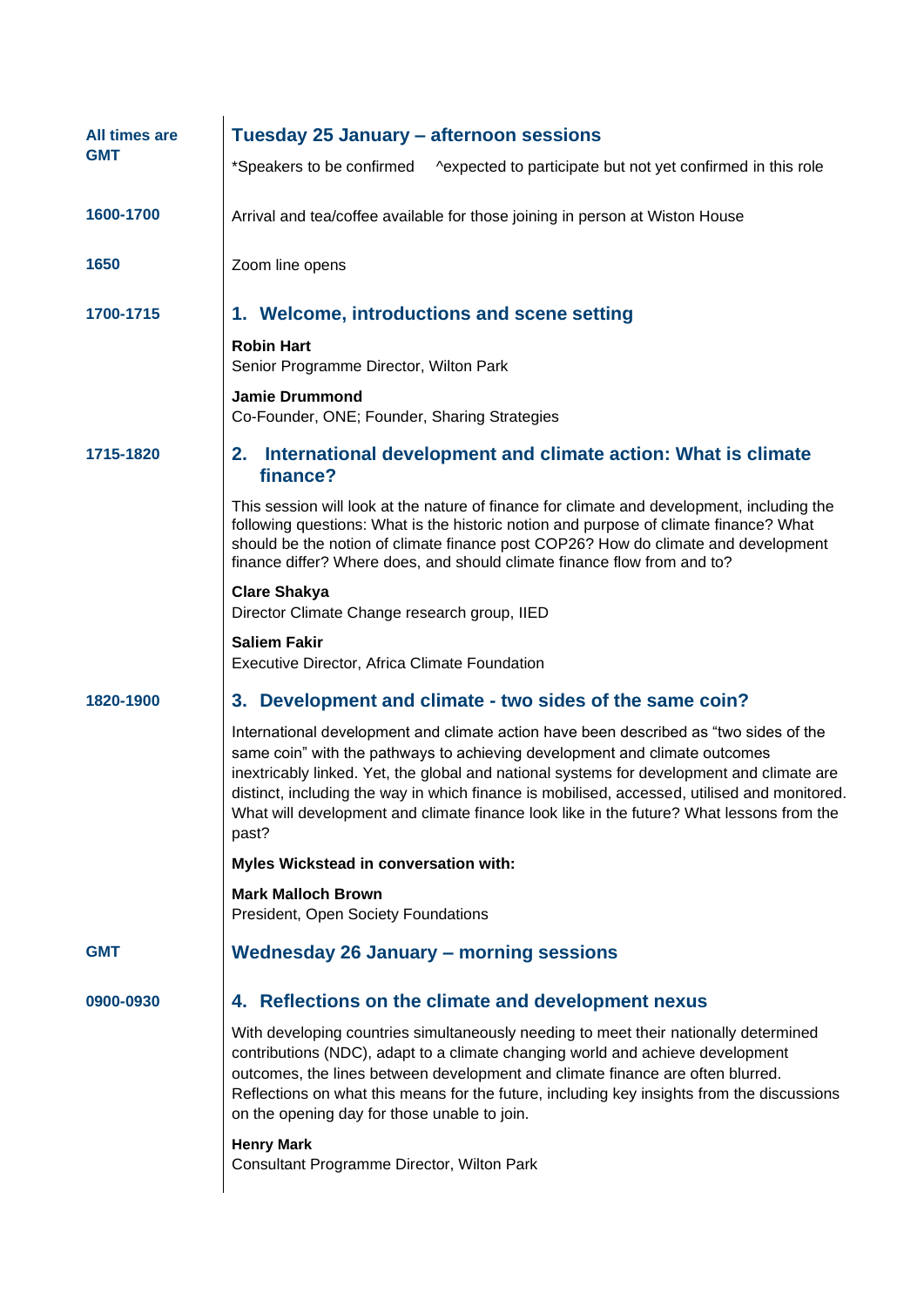|            | <b>Shehnaaz Moosa</b><br>Director of the Climate and Development Knowledge Network (CDKN), SouthSouthNorth                                                                                                                                                                                                                                                                                                                                                                                                                                                                                                                                                                                                                                              |
|------------|---------------------------------------------------------------------------------------------------------------------------------------------------------------------------------------------------------------------------------------------------------------------------------------------------------------------------------------------------------------------------------------------------------------------------------------------------------------------------------------------------------------------------------------------------------------------------------------------------------------------------------------------------------------------------------------------------------------------------------------------------------|
|            | <b>Maarten van Aalst</b><br>Director, Red Cross Red Crescent Climate Centre                                                                                                                                                                                                                                                                                                                                                                                                                                                                                                                                                                                                                                                                             |
| 0930-1200  | 5. Maximising climate and development finance to address national<br>priorities                                                                                                                                                                                                                                                                                                                                                                                                                                                                                                                                                                                                                                                                         |
|            | This session will explore the needs of countries at the forefront of the fight against climate<br>change and whether the current systems and architecture are meeting those needs,<br>including the following questions: How can development and climate finance be better<br>aligned internationally to address national priorities? Where are the blind spots for climate<br>and development finance? What other sources of finance can be leveraged and amplified<br>to achieve climate and development goals?                                                                                                                                                                                                                                       |
|            | <b>Saleemul Hug</b><br>Director, ICCCAD, Bangladesh                                                                                                                                                                                                                                                                                                                                                                                                                                                                                                                                                                                                                                                                                                     |
|            | <b>^Sara Jane Ahmed</b><br>Finance Advisor, V20                                                                                                                                                                                                                                                                                                                                                                                                                                                                                                                                                                                                                                                                                                         |
|            | To include a short break.                                                                                                                                                                                                                                                                                                                                                                                                                                                                                                                                                                                                                                                                                                                               |
| <b>GMT</b> | <b>Wednesday 26 January - afternoon sessions</b>                                                                                                                                                                                                                                                                                                                                                                                                                                                                                                                                                                                                                                                                                                        |
| 1500-1530  | <b>Envisaging a new global economy</b><br>6.                                                                                                                                                                                                                                                                                                                                                                                                                                                                                                                                                                                                                                                                                                            |
|            | Transforming economies and managing transition to net-zero and to meeting the SDGs.<br>How to manage the trade-offs between economic development and decarbonisation?                                                                                                                                                                                                                                                                                                                                                                                                                                                                                                                                                                                   |
|            | <b>Andrew Steer</b><br>President & CEO, BezosEarthFund                                                                                                                                                                                                                                                                                                                                                                                                                                                                                                                                                                                                                                                                                                  |
| 1530-1645  | 7. New development models and instruments                                                                                                                                                                                                                                                                                                                                                                                                                                                                                                                                                                                                                                                                                                               |
|            | Climate change has wide-reaching implications for achieving development outcomes,<br>while the approaches taken to achieve development goals can have positive or<br>detrimental impacts on climate change. In choosing development pathways decision<br>makers balance political, economic, social, and environmental considerations. This<br>session will explore the new models that promote development and address climate<br>change including addressing the following questions: what does a climate lens on<br>development mean in practice? What are the new development models that meet the<br>needs of a climate changed world? How can the critical trade-offs and conflicts between<br>development goals and climate action be addressed? |
|            | *Vera Songwe<br>USG and Executive Secretary, UN Economic Commission for Africa                                                                                                                                                                                                                                                                                                                                                                                                                                                                                                                                                                                                                                                                          |
|            | <b>Ulrike Modeer</b><br>Assistant Secretary-General and Director of Bureau for External Relations and Advocacy,<br><b>UNDP</b>                                                                                                                                                                                                                                                                                                                                                                                                                                                                                                                                                                                                                          |
| 1645-1715  | Break.                                                                                                                                                                                                                                                                                                                                                                                                                                                                                                                                                                                                                                                                                                                                                  |
| 1715-1830  | 8. Financial instruments, innovation and risk                                                                                                                                                                                                                                                                                                                                                                                                                                                                                                                                                                                                                                                                                                           |
|            | Climate finance instruments and innovations: what are the financing innovations and<br>instruments to meet the needs of countries, including improving the quality of available<br>finance? What are the risks donor agencies will be willing to take?                                                                                                                                                                                                                                                                                                                                                                                                                                                                                                  |